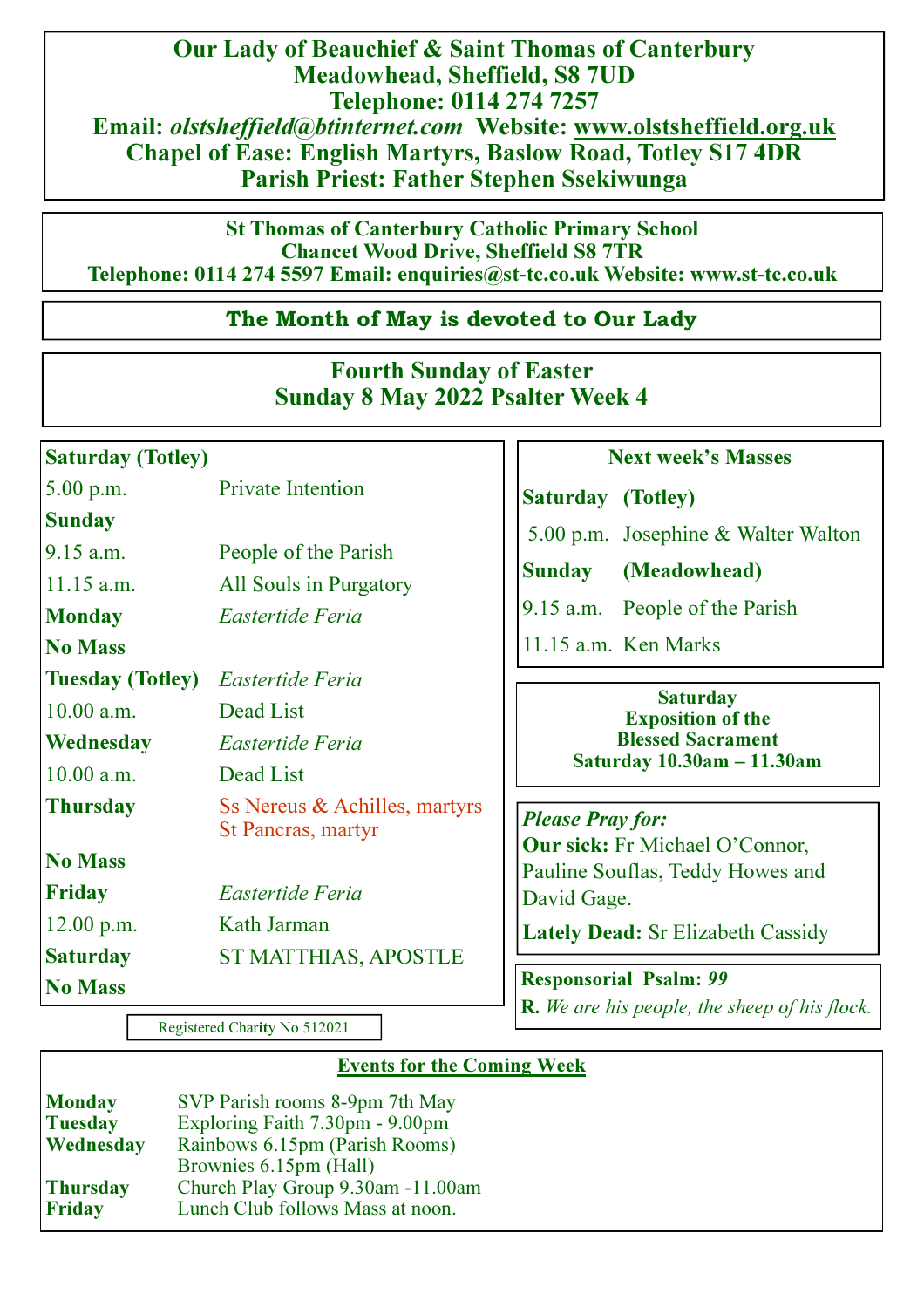Calling all cake bakers! If you have time we would be very grateful for donations of cakes and cookies for *Coffee Cakes and Cuttings* for Saturday, 21st May. All donations will be very much appreciated! Thank you.

An Invitation! Father Stephen arrived in the parish at the worst possible time - in the middle of the COVID outbreak! This has made it very difficult for him to meet people and get to know everyone the way he would have liked. As things are now improving and to try and rectify this, he will have an Open House on Saturday, 14th May between 11.00am—3.00pm. Please feel free to pop in to the presbytery for a cuppa and a chat anytime during those hours. He'd love the opportunity to meet as many of you as possible. He looks forward to seeing you there.

Second Collection - Next week there will be a second collection for CARITAS. They are offering professional mental support for people of all ages. Please see the next page for more details.

Parish Outreach meeting on Zoom, 7.30pm Tuesday 10th May includes final preparations for Coffee, Cakes & Cuttings. All welcome. Please contact david.angela.wood@gmail.com for the Zoom link. …..and also if you might be able to help with . . .

#### Coffee, Cakes & Cuttings

will be a bit simpler this year, though hopefully more than we've been able to do for the last 2 years! So, NO Bric-a-brac please,



but do look out your cake recipes, put cuttings /seedlings on one side and /or make a date to meet friends 10am – 12 noon Saturday 21 May at English Martyrs, Totley, in aid of Transport 17 and other Parish Outreach partners. Thank you.

## WELCOMERS NEEDED **-** As you see there

are frequent gaps in the rota for Welcomers. We have none for Totley, few at 11.15 and even fewer for 9.15 Masses. If you are able to arrive 15-20 minutes before the start of Mass to give out hymn books and newsletters and welcome parishioners as they arrive for Mass please, **please** consider volunteering. The more who offer, the less frequently your turn comes around. You will be added to the rota and you are always given the opportunity to say which dates you are unavailable. If you can help please let Liz Mason or Fr Stephen know . Thank you.

SVP Collections: The SVP will resume their collections after Mass on the last Sunday of the month.



Football **-** Want to start playing 5**-**aside **football?** OLST are wanting to put a team together. Please contact Michael Doherty on 07969180430.

Safeguarding **-** Please note that Angela Holman is the new Safeguarding Officer along with Diane Lewis, who was already in post. All DBS checks, queries should go to them. Their details are available at the back of church.

## WARNING - IMPORTANT, PLEASE TAKE NOTE.

Last week a man smelling of alcohol approached some parishioners saying he was hungry and needed money. He was given a cup of tea and offered details where he could get help but disappeared. If he should come back this week or future weeks, please DO NOT give him money nor anyone else who may ask. We can guide them to food banks and St Wilfrid's who are better equipped with information. If they are in genuine need of help they will take note of what is being offered.

Hallam Walsingham Diocesan Pilgrimage Saturday 23 July 2022 Coaches leave Pond Hill at 7.30 a.m. £18 adults, £12 students/children, Procession along the Holy Mile, Mass of Sunday. Contact Joseph Durham 07939 152558 joseph.durham52@gmail.com or Francesca Flynn, 0114 2686247

francesca@fmflynn.plus.com

If you would like to receive the newsletter by email each week, please contact the office with your email our address.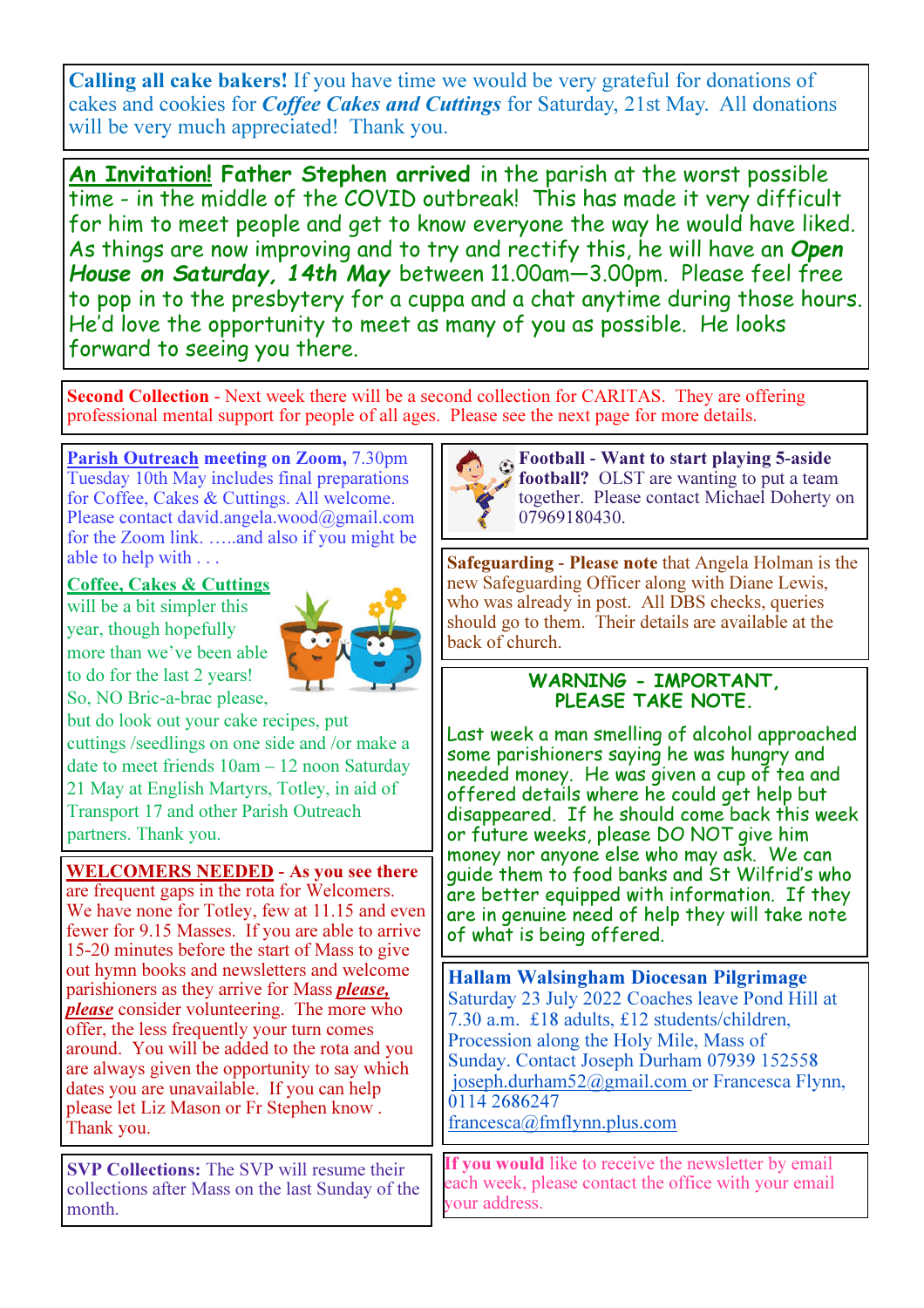

Grace Foodbank - Our normal 3<sup>rd</sup> Sunday collection of Groceries in church for our local Foodbank here in S8 is this coming Sunday,  $15<sup>th</sup>$  May. Or you can donate at any time at shops eg Sainsbury, Archer Rd. Current shortages include: plain white rice/microwave rice, jars of pasta sauce, tinned tomatoes, biscuits, chocolate/sweet treats, shower gel, shampoo, washing up liquid. For updates to the list and other information please check out https://gracefoodbanksheffield.org.uk/ Thank you.

#### Fix the Food System: Launch of CAFOD campaign, Wednesday, 11 May 7**-**8 pm

**THE BIG PLASTIC** 

> **COUNT** 16-22 MAY

Our food system is broken. It doesn't work for the people who work the hardest and it doesn't work for the planet. Profits come before people, and the farmers who grow our food live in poverty. The good news? Alternatives already exist, and communities who work with CAFOD are leading the way, growing food in ways that are good for people and the planet. Register at https://cafod.org.uk/Volunteer/Online-talks

Church Play Group **-** Will be opening on Thursday 5th May 9.30am to 11.30am for babies and pre school children. The group will be called The Church Play Group. For further information contact Rachel Tanswell on 07910173906.

#### The Big Plastic Count. 16*-*22 May.

Across the country, households, schools, community groups and businesses will gather new evidence. How much plastic are we really having to throw away, and what happens to it? We'll show the government it's time to commit: reduce single plastic use by 50% by 2025 by switching to

reusable options that work for everyone – and ban sending our waste to other countries. Can we count on you to count your plastic as part of our Care for Creation? Details at www.thebigplasticcount.com Thank you for counting.



Shall I compare thee to a summer's day? Thou art more lovely and more temperate: Rough winds do shake the darling buds of May, And summer's lease hath all too short a date: Sometime too hot the eye of heaven shines, And often is his gold complexion dimmed, And every fair from fair sometime declines, By chance, or nature's changing course untrimmed: But thy eternal summer shall not fade, Nor lose possession of that fair thou ow'st, Nor shall death brag thou wander'st in his shade, When in eternal lines to time thou grow'st, So long as men can breathe, or eyes can see, So long lives this, and this gives life to thee.



## May is the Month of Mary

The Christian custom of dedicating the month of May to the Blessed Virgin arose at the end of the 13th century. The month of May is always part of the Easter season, the fifty days we celebrate in the liturgy the Resurrection of Our Lord, a time also of awaiting the outpouring of the Holy Spirit at Pentecost. The celebration of May as a Marian month fits well with the liturgical celebrations of Easter and Pentecost as we recall Mary's great joy in her Son's victory over death as well as her presence with the apostles in the upper room prayerfully awaiting the descent of the Holy Spirit at Pentecost.